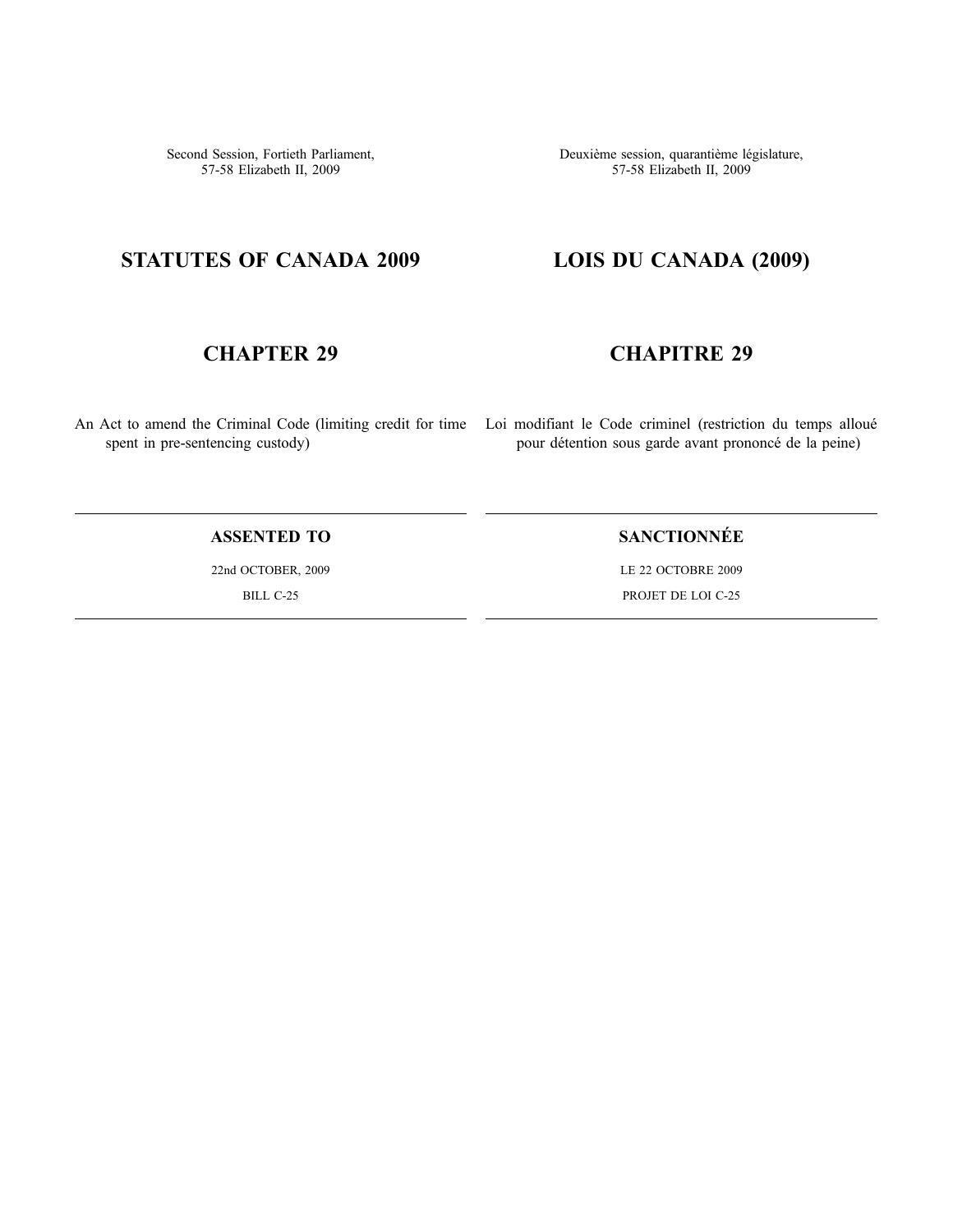#### SUMMARY

This enactment amends the *Criminal Code* to specify the extent to which a court may take into account time spent in custody by an offender before sentencing.

Le texte modifie le *Code criminel* afin de préciser dans quelle mesure le temps passé sous garde par un contrevenant avant le prononcé de sa peine peut être pris en compte par le tribunal.

SOMMAIRE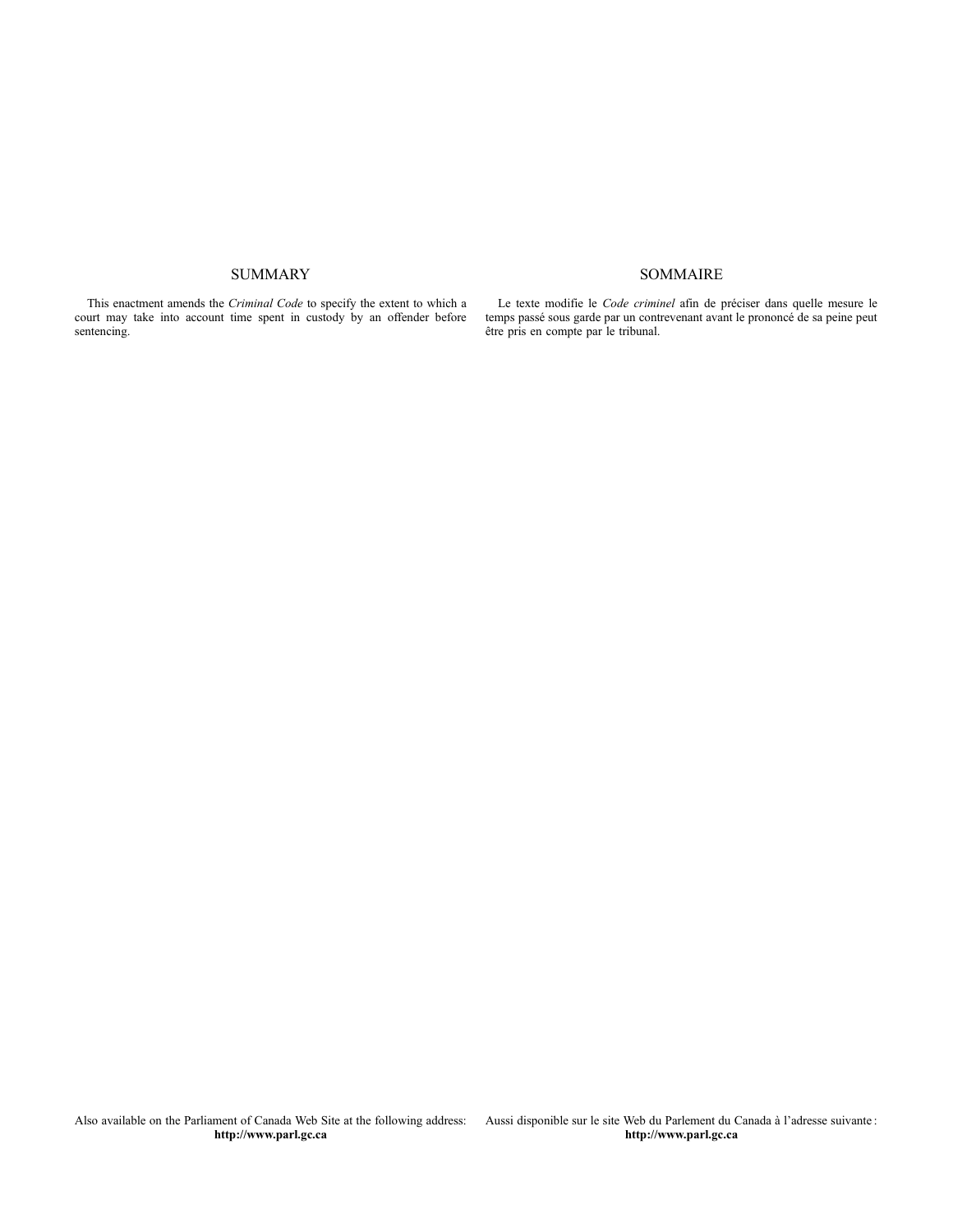## **57-58 ELIZABETH II**

**——————**

## **57-58 ELIZABETH II**

## **CHAPTER 29**

An Act to amend the Criminal Code (limiting credit for time spent in pre-sentencing custody)

[*Assented to 22nd October, 2009*]

Her Majesty, by and with the advice and consent of the Senate and House of Commons of Canada, enacts as follows:

#### SHORT TITLE

- Short title **1.** This Act may be cited as the *Truth in Sentencing Act*.
- R.S., c. C-46 **CRIMINAL CODE**

#### **2. Section 515 of the** *Criminal Code* **is amended by adding the following after subsection (9):**

- Written reasons (9.1) Despite subsection (9), if the justice orders that the accused be detained in custody primarily because of a previous conviction of the accused, the justice shall state that reason, in writing, in the record.
- 1995, c. 22, s. 6 **3. Subsection 719(3) of the Act is replaced by the following:**
- Determination of sentence (3) In determining the sentence to be imposed on a person convicted of an offence, a court may take into account any time spent in custody by the person as a result of the offence but the court shall limit any credit for that time to a maximum of one day for each day spent in custody.
- Exception (3.1) Despite subsection (3), if the circumstances justify it, the maximum is one and onehalf days for each day spent in custody unless the reason for detaining the person in custody

## **CHAPITRE 29**

**——————**

Loi modifiant le Code criminel (restriction du temps alloué pour détention sous garde avant prononcé de la peine)

[*Sanctionnée le 22 octobre 2009*]

Sa Majesté, sur l'avis et avec le consentement du Sénat et de la Chambre des communes du Canada, édicte :

#### TITRE ABRÉGÉ

**1.** *Loi sur l'adéquation de la peine et du crime.* Titre abrégé

#### **CODE CRIMINEL**

L.R., ch. C-46

#### **2. L'article 515 du** *Code criminel* **est modifié par adjonction, après le paragraphe (9), de ce qui suit :**

(9.1) Malgré le paragraphe (9), si le juge de paix ordonne la détention sous garde du prévenu en se fondant principalement sur toute condamnation antérieure, il est tenu d'inscrire ce motif au dossier de l'instance. Motifs écrits

#### **3. Le paragraphe 719(3) de la même loi est remplacé par ce qui suit :**

(3) Pour fixer la peine à infliger à une personne déclarée coupable d'une infraction, le tribunal peut prendre en compte toute période que la personne a passée sous garde par suite de l'infraction; il doit, le cas échéant, restreindre le temps alloué pour cette période à un maximum d'un jour pour chaque jour passé sous garde.

(3.1) Malgré le paragraphe (3), si les circonstances le justifient, le maximum est d'un jour et demi pour chaque jour passé sous garde, sauf dans le cas où la personne a été détenue pour le motif inscrit au dossier de l'instance en Exception

1995, ch. 22, art. 6

Infliction de la peine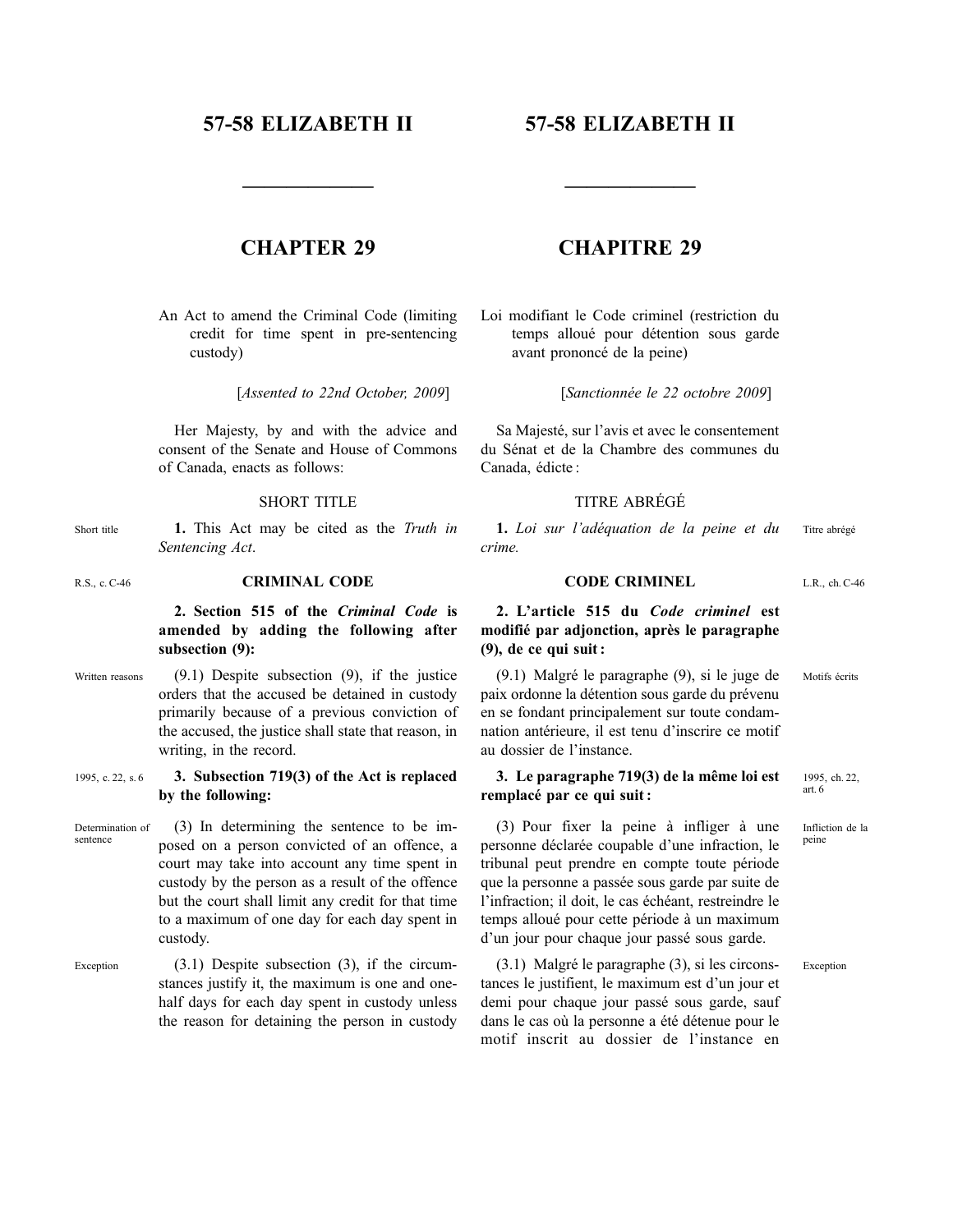was stated in the record under subsection 515(9.1) or the person was detained in custody under subsection 524(4) or (8).

Reasons (3.2) The court shall give reasons for any credit granted and shall cause those reasons to be stated in the record.

Record of proceedings (3.3) The court shall cause to be stated in the record and on the warrant of committal the offence, the amount of time spent in custody, the term of imprisonment that would have been imposed before any credit was granted, the amount of time credited, if any, and the sentence imposed.

Validity not affected

R.S., c. 27 (1st Supp.),

c. 22, s. 9

(3.4) Failure to comply with subsection (3.2) or (3.3) does not affect the validity of the sentence imposed by the court.

s. 184(10); 1995, **4. Form 21 in Part XXVIII of the Act is replaced by the following:**

#### FORM 21 *(Sections 570 and 806)*

#### WARRANT OF COMMITTAL ON **CONVICTION**

Canada,

Province of ............,

#### (*territorial division*).

To the peace officers in (*territorial division*) and to the keeper of (*prison*) at ............:

Whereas (*name*), in this Form called the offender, was, on the ........ day of ............ 20........, convicted by (*name of judge and court*) of having committed the following offence(s) and it was adjudged that the offender be sentenced as follows:

application du paragraphe 515(9.1) ou au titre de l'ordonnance rendue en application des paragraphes 524(4) ou (8).

(3.2) Le tribunal motive toute décision d'allouer du temps pour la période passée sous garde et fait inscrire les motifs au dossier de l'instance.

(3.3) Il fait inscrire au dossier de l'instance et sur le mandat de dépôt l'infraction en cause, le temps passé sous garde, la période d'emprisonnement qui aurait été infligée n'eût été tout temps alloué, le temps alloué, le cas échéant, et la peine infligée.

Motivation obligatoire

Inscription obligatoire

(3.4) L'inobservation des paragraphes (3.2) ou (3.3) n'entache pas la validité de la peine infligée.

#### **4. La formule 21, à la partie XXVIII de la même loi, est remplacée par ce qui suit :**

L.R., ch. 27 (1er suppl.), par. 184(10); 1995, ch. 22, art. 9

Validité de la peine

#### FORMULE 21 *(articles 570 et 806)*

#### MANDAT DE DÉPÔT SUR DÉCLARATION DE CULPABILITÉ

Canada,

Province de ................,

(*circonscription territoriale*).

Aux agents de la paix de (*circonscription territoriale*) et au gardien de (*prison*) à ............................. :

Attendu que (*nom*), ci-après appelé(e) le contrevenant, a, le ........ jour de ............. 20....., été déclaré(e) coupable par (*nom du juge et du tribunal*) des infractions ci-après et que les peines suivantes lui ont été infligées :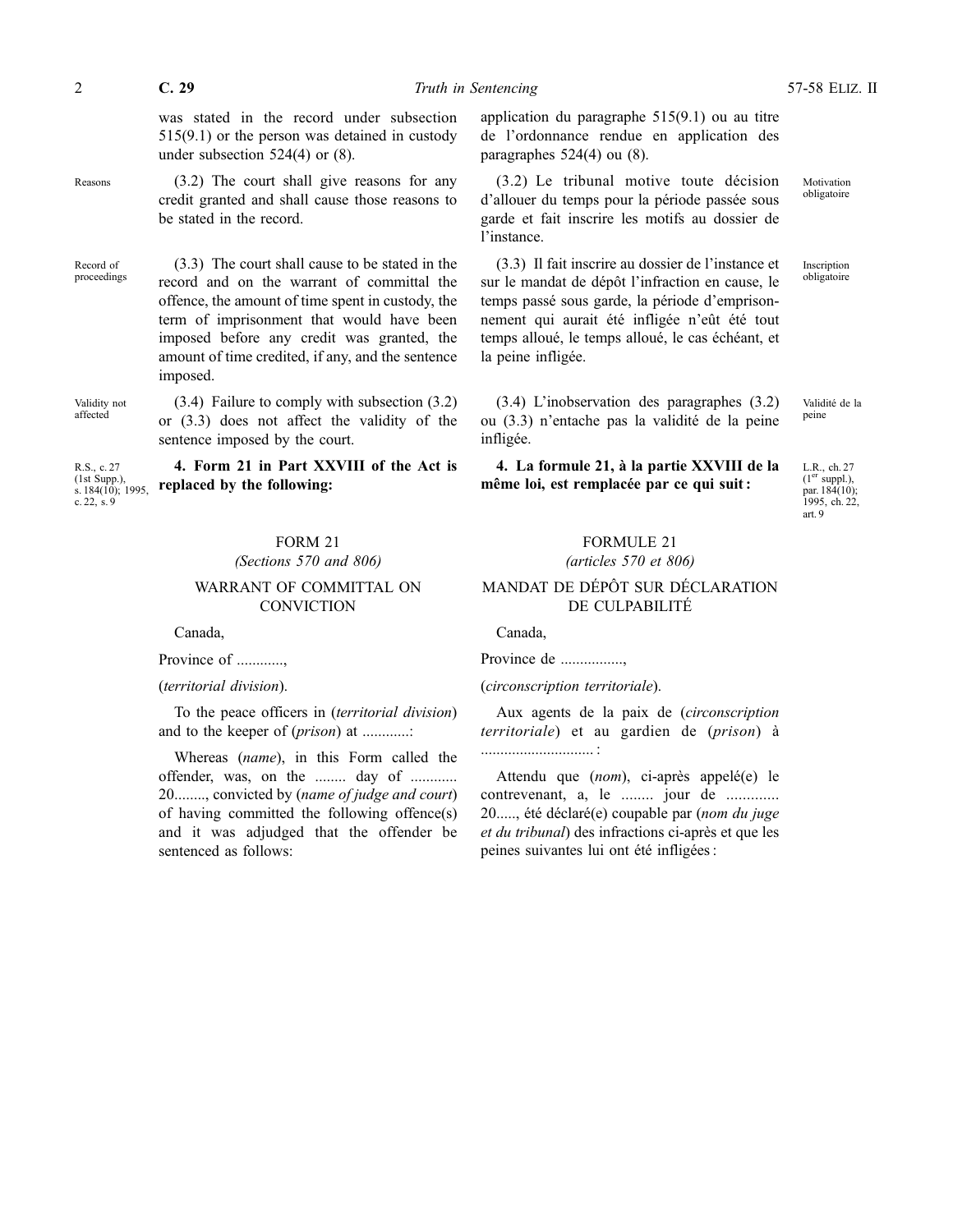| Offence                                                    | Sentence                                                                                                                                                                                                                                                                                                            | Remarks                                                                                                                                                                                                                                                                                                                                                                                                          | Infraction                                                                                | Peine                                                                                                                                                                                                                                                                                                                                                                            | Remarques                                                                                                                                                                                                                                                                                                                                                                                                                            |
|------------------------------------------------------------|---------------------------------------------------------------------------------------------------------------------------------------------------------------------------------------------------------------------------------------------------------------------------------------------------------------------|------------------------------------------------------------------------------------------------------------------------------------------------------------------------------------------------------------------------------------------------------------------------------------------------------------------------------------------------------------------------------------------------------------------|-------------------------------------------------------------------------------------------|----------------------------------------------------------------------------------------------------------------------------------------------------------------------------------------------------------------------------------------------------------------------------------------------------------------------------------------------------------------------------------|--------------------------------------------------------------------------------------------------------------------------------------------------------------------------------------------------------------------------------------------------------------------------------------------------------------------------------------------------------------------------------------------------------------------------------------|
| (state offence<br>of which of-<br>fender was<br>convicted) | (state term of<br>imprisonment<br>for the offence<br>and, in case of<br>imprisonment<br>for default of<br>payment of fine,<br>so indicate to-<br>gether with the<br>amount of it and been imposed<br>applicable costs<br>and whether<br>payable immedi- granted un-<br>ately or within a der subsec-<br>time fixed) | (state the<br>amount of<br>time spent in<br>custody be-<br>fore sentenc-<br>ing, the term<br>of imprison-<br>ment that<br>would have<br>before any<br>credit was<br>tion $719(3)$<br>or $(3.1)$ , the<br>amount of<br>time credited,<br>if any, and<br>whether the<br>sentence is<br>consecutive<br>or concur-<br>rent, and<br>specify con-<br>secutive to or<br>concurrent<br>with what<br>other sen-<br>tence) | <i>(indiquer</i><br>l'infraction<br>dont le<br>contrevenant<br>a été déclaré<br>coupable) | (indiquer la pé-<br>riode d'empri-<br>sonnement de-<br>vant être purgée<br>pour l'infraction garde avant<br>et, s'il s'agit<br>d'un emprison-<br>nement pour dé-la période<br>faut de paiement d'emprison-<br>d'une amende,<br>indiquer ce fait<br>ainsi que le<br>montant de l'a-<br>mende et celui<br>des frais appli-<br>cables et leur<br>délai d'exigibi-<br>$lit\acute{e}$ | <i>(indiquer le</i><br>temps que le<br>contrevenant<br>a passé sous<br>le prononcé<br>de la peine,<br>nement qui<br>lui aurait été<br>infligée n'eût<br>été tout temps<br>alloué en ap-<br>plication des<br>paragraphes<br>$719(3)$ ou<br>$(3.1)$ , le<br>temps alloué,<br>le cas<br>échéant, et si<br>la peine doit<br>être purgée<br>concurrem-<br>ment ou<br>consécutive-<br>ment à une<br>autre peine<br>clairement<br>désignée) |
| 1.                                                         |                                                                                                                                                                                                                                                                                                                     |                                                                                                                                                                                                                                                                                                                                                                                                                  | 1.                                                                                        |                                                                                                                                                                                                                                                                                                                                                                                  | .                                                                                                                                                                                                                                                                                                                                                                                                                                    |
|                                                            |                                                                                                                                                                                                                                                                                                                     | .                                                                                                                                                                                                                                                                                                                                                                                                                | 2.                                                                                        | .                                                                                                                                                                                                                                                                                                                                                                                | .                                                                                                                                                                                                                                                                                                                                                                                                                                    |
| 4.                                                         | .                                                                                                                                                                                                                                                                                                                   | .                                                                                                                                                                                                                                                                                                                                                                                                                | 4.                                                                                        | .                                                                                                                                                                                                                                                                                                                                                                                | .                                                                                                                                                                                                                                                                                                                                                                                                                                    |
|                                                            |                                                                                                                                                                                                                                                                                                                     |                                                                                                                                                                                                                                                                                                                                                                                                                  |                                                                                           |                                                                                                                                                                                                                                                                                                                                                                                  |                                                                                                                                                                                                                                                                                                                                                                                                                                      |

You are hereby commanded, in Her Majesty's name, to arrest the offender if it is necessary to do so in order to take the offender into custody, and to take and convey him or her safely to (*prison*) at ............ and deliver him or her to its keeper, who is hereby commanded to receive the accused into custody and to imprison him or

Il vous est par les présentes ordonné, au nom de Sa Majesté, d'arrêter le contrevenant, si cela est nécessaire pour l'amener en détention, de le conduire sûrement à (*prison*), à .................... , et de l'y remettre au gardien à qui il est par les présentes ordonné de recevoir le contrevenant et de l'y incarcérer pour la durée de sa peine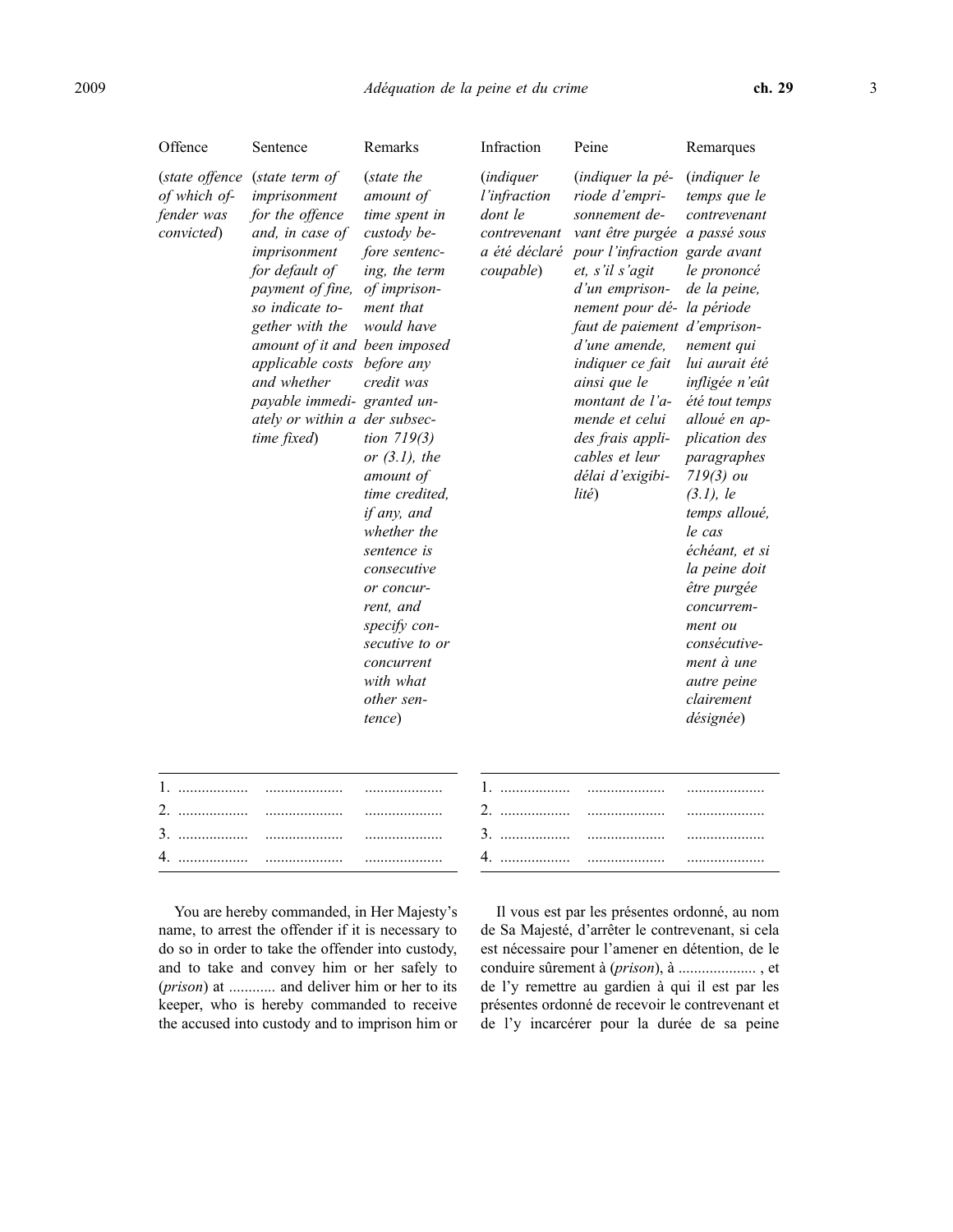her there for the term(s) of his or her imprisonment, unless, if a term of imprisonment was imposed only in default of payment of a fine or costs, those amounts and the costs and charges of the committal and of conveying the offender to that prison are paid sooner, and this is a sufficient warrant for so doing.

Dated this ........ day of ............ 20........, at .............

d'emprisonnement, sauf si celle-ci n'a été infligée que pour défaut de paiement de l'amende ou des frais et que ces sommes et les frais d'emprisonnement et de transport du contrevenant sont payés plus tôt. Les présentes sont, pour ce faire, un mandat suffisant.

Fait le ........ jour de ............ 20....., à ...........

..........................................................

Clerk of the Court, Justice, Judge *or* Provincial Court Judge

..........................................................

Application persons charged after coming into force

**5. Subsections 719(3) to (3.4) of the Act, as enacted by section 3, apply only to persons charged after the day on which those subsections come into force.**

#### **COMING INTO FORCE**

Order in council **6. This Act comes into force on a day to be fixed by order of the Governor in Council.**

Greffier du tribunal, Juge de paix, Juge *ou* Juge de la cour provinciale

**5. Les paragraphes 719(3) à (3.4) de la même loi, édictés par l'article 3 de la présente loi, ne s'appliquent qu'à l'égard des personnes inculpées après leur entrée en vigueur.**

**ENTRÉE EN VIGUEUR**

**6. La présente loi entre en vigueur à la date fixée par décret.**

Application : personnes .<br>inculpées après l'entrée en vigueur

Décret

Published under authority of the Speaker of the House of Commons

Available from: Publishing and Depository Services Public Works and Government Services Canada Ottawa, Ontario K1A 0S5 Telephone: 613-941-5995 or 1-800-635-7943 Fax: 613-954-5779 or 1-800-565-7757 publications@tpsgc-pwgsc.gc.ca http://publications.gc.ca

Publié avec l'autorisation du président de la Chambre des communes

Disponible auprès de : Les Éditions et Services de dépôt Travaux publics et Services gouvernementaux Canada Ottawa (Ontario) K1A 0S5 Téléphone : 613-941-5995 ou 1-800-635-7943 Télécopieur : 613-954-5779 ou 1-800-565-7757 publications@tpsgc-pwgsc.gc.ca http://publications.gc.ca